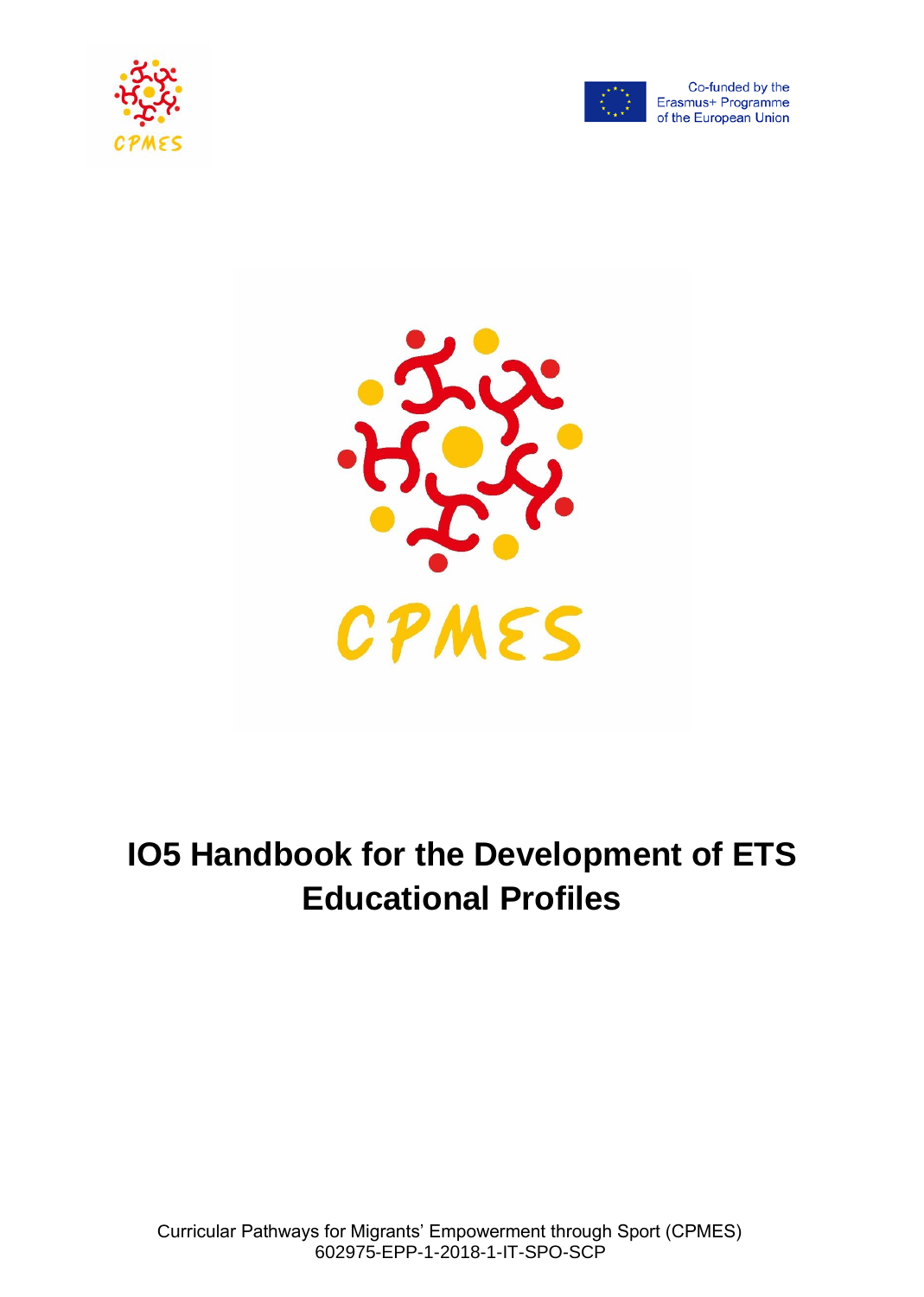



# **Preface**

"Curricular Pathways for Migrants' Empowerment through Sport" (CPMES) focuses on employing the methodology of Education Through Sport (ETS) as a vehicle of upskilling and curricular enhancement of Sport coaches and Trainers working in the field with disadvantaged target groups with migrant background in the perspective of fostering inclusion and equal opportunities in as well as through sport for migrants.

As displayed in the specific study "Racism and Discrimination in the Context of Migration in Europe" (2016) by the European Network Against Racism (ENAR), the dynamics of social exclusion against migrants are for a large share ushered in by practices of racist discrimination/stereotyping (also escalating in violent attacks), ineffectual integration policies and practices of discrimination in recruitment within the labour market.

In the specific field of Sport, the under-representation of migrants is particularly evident and challenging in their exclusion from positions of authority and from overall representation in non-playing positions (see Inclusion of Migrants in and through Sports. A Guide to Good Practice, 2012).

EU policy documents underline the relevance of Sport as an agent of social inclusion for migrant targets, while at the same time stressing the relevance of Sport as an agent of entrepreneurial engagement (Entrepreneurship in Sport).

The EU "White Paper on Sport" (2007) underscore that "Sport makes an important contribution to economic and social cohesion and more integrated societies" while also providing an important contribution to facilitating "the integration into society of migrants and persons of foreign origin".

The European Commission's Communication on Developing the European Dimension in Sport" (2011) highlights the substantial contribution of Sport "to growth and jobs, with value added and employment effects exceeding average growth rates".

The Report "Inclusion of Migrants in and through Sports. A Guide to Good Practices" also underscores the attractiveness of migrant-led Sport initiatives (Migrant Sport Clubs) as realities wherein migrants find more facilitated to engage due to the absence of cultural and linguistic barriers.

A key intermediate step in effecting a greater engagement of migrants in the field of Sport entrepreneurship is the development of the necessary methodological capacities for the vast audience of operators (Sport Coaches and Trainers) working with the ultimate migrant targets through Sport methods in order for them to be able to convey the varied set of entrepreneurial attitudes, skills and instruments composing the profile of a Sport Entrepreneur.

Education Through Sport (ETS) is a meaningful combination between Sport and Non-Formal Education (NFE) methods extrapolating and adapting both physical and specific Sport exercises in order to provide a strong lifelong learning outcome, tailored to the needs of society and to the specific educational objectives pursued.

The Handbook will be a reference resource (Textbook for Trainers) targeted at Sport Educators and organizations working/interested in working in the development of Sport Management Operators (Coaches and Trainers) employing ETS as a tool. The Handbook contains useful theoretical knowledge and practical sessions to introduce sport operator to the Education Through Sport methodology as complementary tool to the Training Format (IO4).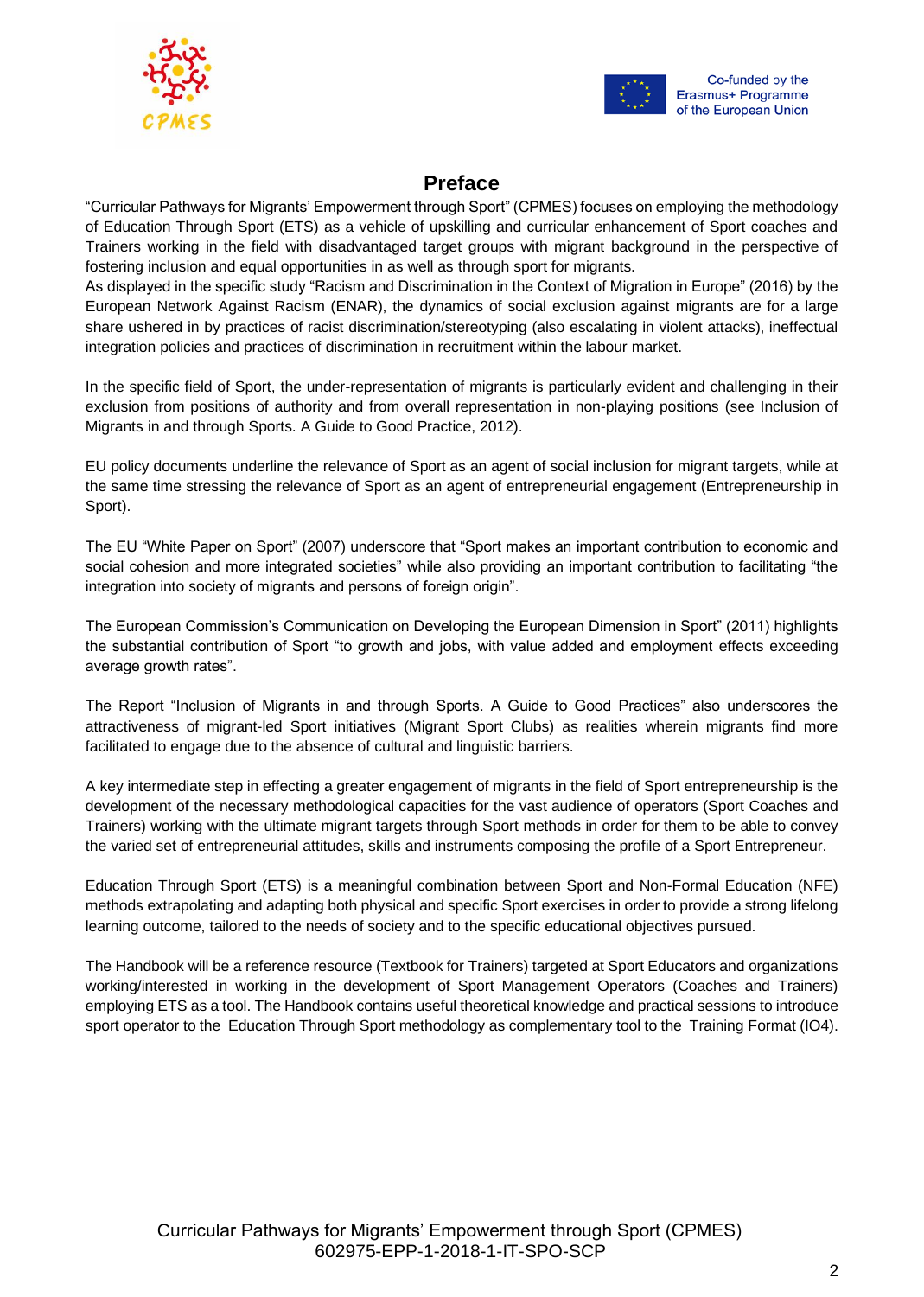



# **Table of Contents**

| II. Education Through Sport preparatory activities before the Training5 |  |
|-------------------------------------------------------------------------|--|
|                                                                         |  |
|                                                                         |  |
| III. ETS Training Preparatory activity Self-assessment Questionnaire11  |  |
| IV. ETS Training Self-assessment Questionnaire12                        |  |
|                                                                         |  |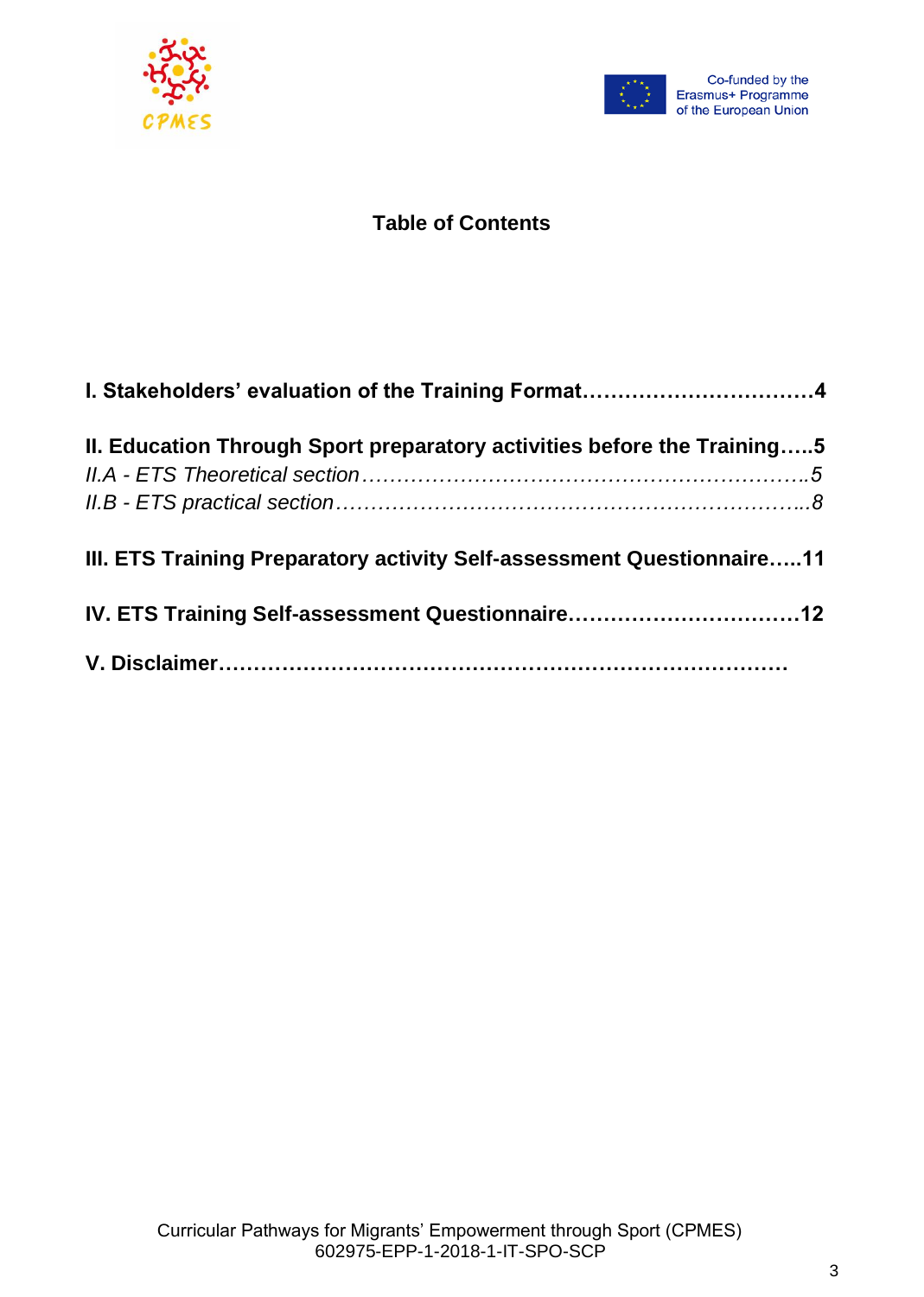



## **I. Stakeholders' evaluation of the Training Format**

In general, the evaluation of the training format was positive from all stakeholders. This emerges both from the feedback from the focus groups and the 7 module forms. The proposed contents are interesting and meet most of the requirements, both from a theoretical and practical point of view.

Regarding the module forms, an in-depth analysis of each individual part follows. The following are only suggestions for the best implementation of the contents. The comments should therefore not be misleading, as the work carried out was appreciated by almost all those involved.

Given that, here are the feedbacks:

- In the "*Administration and human resources' management in sport*" module some activities should need too much time to be implemented in a proper way and participants should familiarize with sport management contents before taking part. Probably more materials and tools about sport management could make the module more efficient. Cooperative leaning could be a way to do it.
- Also in the "*Coaching and mentoring"* part many feedbacks are about having a sport management guide or contents or at least more theoretical contents about the coaching and mentoring topic. More practical activities would be appreciated by many, possibly through game-based learning methodology. A focus on the different targets would be appreciated as well.
- Reading the feedbacks of the "*Digital skills for sport managers*" survey, the most common feedback it's about social media. The contents should be more focused on how to use social media in a proper way to be more effective, to convey messages in the right way and how to catch people's attention. A feedback says the module might "Confuse social network with Informative personal contents". More interactive contents would be appreciated. A tutorial regarding the use of "Office" and quiz about IT could be helpful as well.
- The most of the comments on the "*Management and sport events*" documents are related to budgeting and financial aspects, but they are discussed in the  $6<sup>th</sup>$  module. Examples taken from real-life sporting events might help in deepen this part; they might also include some contents about leadership. Role play could be a valued method to facilitate the learning progress.
- Marketing contents itself are the most required in the "*Marketing and communication in the field of sport"* part. Tutorials, examples and real cases examinations would be appreciated by many. Testimonials from people who worked in big sport events organization could be another option.
- "*Financial sustainability strategies and mechanisms for sport organizations*" module answer to some requests previously made, anyway other requested topics are:
	- $\circ$  A tutorial on how to do a successful fundraising, reporting examples and different ways to manage its creation and sharing
	- o Alternative ways to finance a sport event with private or public sponsors
	- o Financial flexibility implementation
- "*Good Governance*" is the last module. The topic could probably be implemented by more contents on the topic itself with presentations, real examples and different ways to promote a good governance (specially in a board organization).

Curricular Pathways for Migrants' Empowerment through Sport (CPMES) 602975-EPP-1-2018-1-IT-SPO-SCP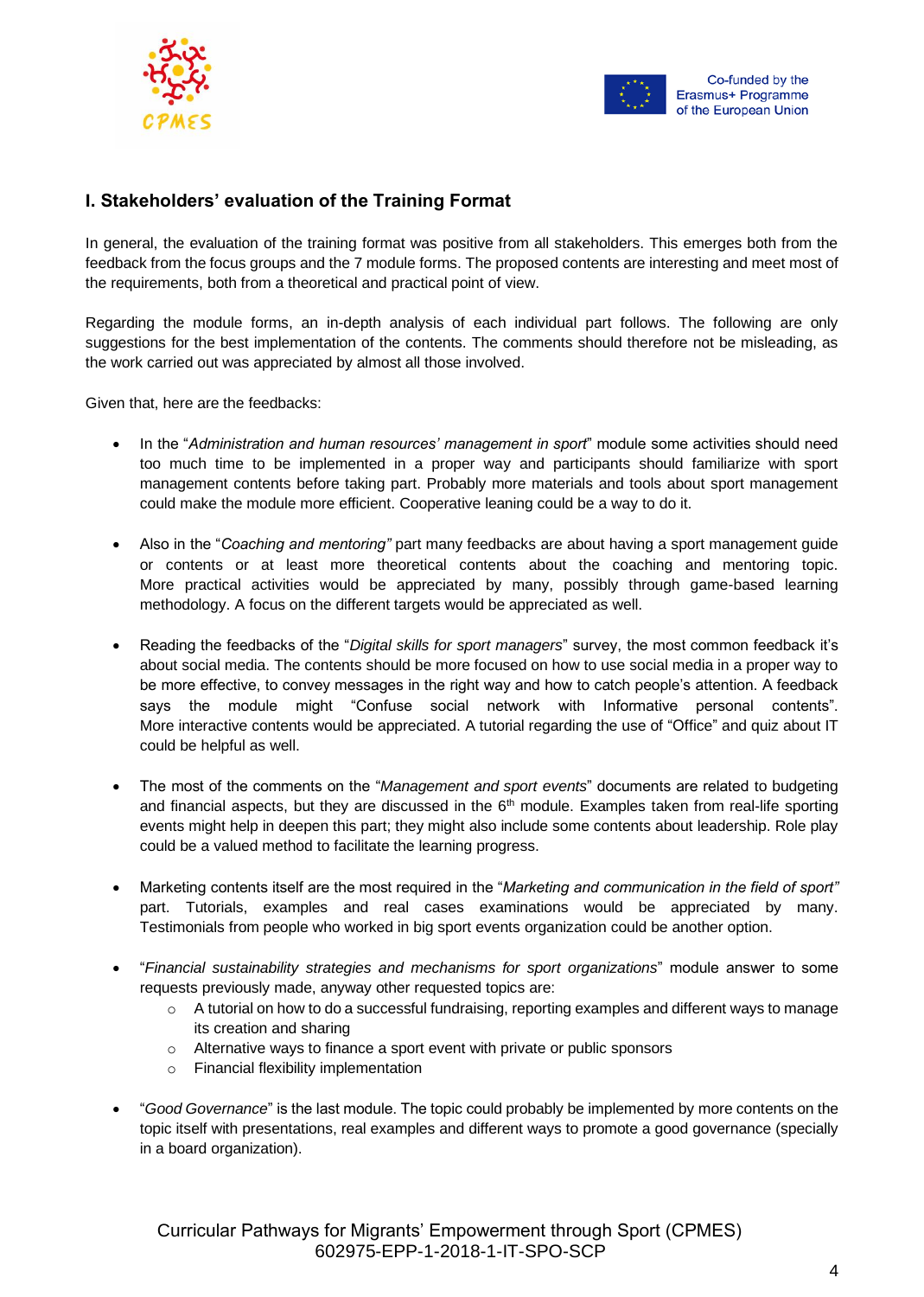



Regarding the focus group, there are many positive feedbacks regarding the wide range of topic, and the fun activities who can be easily implemented. The combination of sport and non-formal education is also well organized and there's a clear and concise vision of the main issues related to work as a sports manager.

Having to consider the suggestions for improving the work done, three main points emerge in common between the various focus groups:

- **1.** Sometimes there is not enough time to devote to the activities in the proper way. The risk is not to go into concepts that need more time to be expressed and understood.
- **2.** The format and supporting documents should be translated at a local level into 2-3 key languages to support participants understanding and it should be implemented by more visual and infographics contents.
- **3.** The methodology and knowledge of the TC should be adapted to the new situation of society in the post-Covid-19 framework, where both communication and sports management will undergo significant changes, and it will be necessary to adapt to this new context.

## **II. Education Through Sport preparatory activities before the Training**

#### *II.A - ETS Theoretical section*

**Non-formal education** of young people has been taking more and more space in the field of education in the last decades in Europe. It has proved to be very efficient in developing different social skills of young people from children to young adults and above. It complements formal education and, in certain situations, it even replaces it. It highly improves employability and provides exemplary experience for **work**, **social involvement** and **democratic participation**. It is undoubtedly the most successful.

Non-formal education is an organised educational process which takes place alongside the mainstream systems of education and training and does not typically lead to certification.

Individuals participate on a voluntary basis and as a result, the individual takes an active role in the learning process. Non-formal education gives young people the possibility to develop their values, skills and competencies others than the ones developed in the framework of formal education. Those skills (also called 'soft skills' ) include a wide range of competencies such as interpersonal, team, organisational and conflict management, intercultural awareness, leadership, planning, organising, co-ordination and practical problem solving skills, teamwork, selfconfidence, discipline and responsibility.

What is special about *non-formal education* is that individuals, participants are the actors actively involved in the education/learning process. The methods that are being used aim at giving young people the tools to further develop their skills and attitudes. Learning is the ongoing process, one of its crucial features is learning by doing. "Non-formal" does not imply unstructured, the process of non-formal learning is shared and designed in such a way that it creates an environment in which the learner is the architect of the skills development.

According to the Compass Manual on Human Rights (Council of Europe)" Non-formal education refers to any planned programme of personal and social education for young people designed to improve a range of skills and competencies, outside the formal educational curriculum.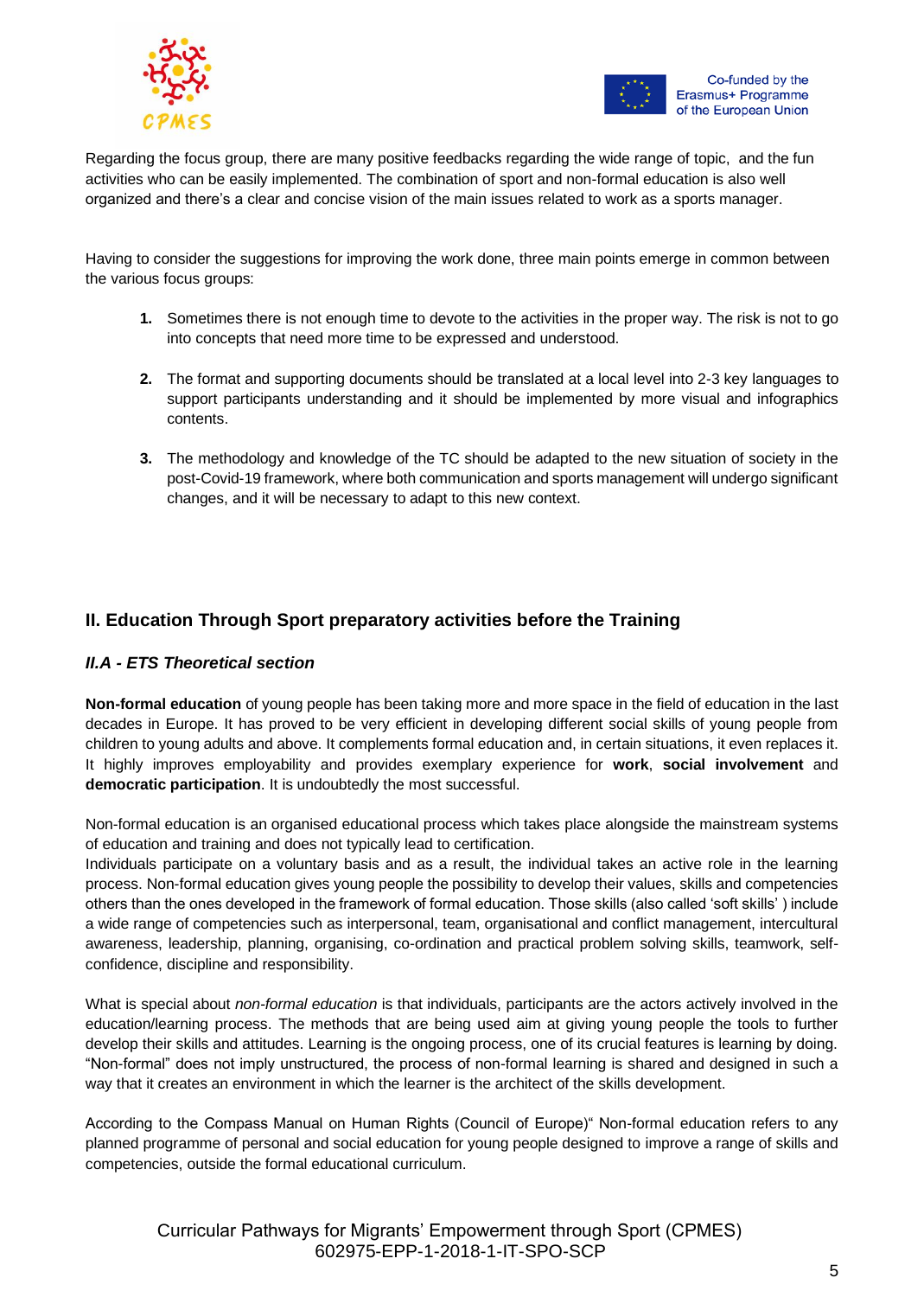



Non-formal education as practised by many youth organisations and groups is:

- voluntary;
- accessible to everyone (ideally);
- an organised process with educational objectives;
- participatory and learner-centred;
- about learning life skills and preparing for active citizenship;
- based on involving both individual and group learning with a collective approach;
- holistic and process-oriented;
- based on experience and action, and starts from the needs of the participants".

**Education through Sport** (ETS) is a *non-formal educational approach* that works with sport and physical activities and which refers to the development of key competences of individuals and groups in order to contribute to personal development and sustainable social transformation.

United Nations states that: *"By its very nature sport is about participation. It is about inclusion and citizenship. Sport brings individuals and communities together, highlighting commonalities and bridging cultural or ethnic divides. Sport provides a forum to learn skills such as discipline, confidence, and leadership and teaches core principles such as tolerance, cooperation, and respect. Sport teaches the value of effort and how to manage victory as well as defeat. When these positive aspects of sport are emphasized, sport becomes a powerful vehicle through which the United Nations can work towards achieving its goals".*

The ETS concept is much deeper in terms of its aims and expected outcomes and should be seen from a holistic perspective compared to the other two approaches.

The approach of ETS itself consists of the integration and implementation of sport elements to be used for an educational purpose to address a social issue, develop social competences and provoke a lasting social transformation. The whole educational process is planned and prepared, and clear, realistic and measurable outcomes are expected after it happens.

ETS is a non-formal educational approach that works with sport and physical activities and which refers to the development of **key competences** of individuals and groups in order to contribute to *personal development* and *sustainable social transformation*.

ETS creates existential learning between people. Through ETS a lasting social change is supposed to happen. It aims to enable empowerment and provoke a sustainable social transformation. ETS requires many elements which go from using sport and physical exercise in order to provoke a strong lifelong learning outcome such as improving tolerance, solidarity or trust among nations. ETS should be seen more as a plan for reflection than for a field action.

From a methodological perspective, ETS consists of adapting sport and physical activity exercises to the objectives of the planned learning project. It is a matter and a process of adaptation of sport and physical activity, both in terms of their expression and their representation, which characterises specifically the ETS approach. It does not propose any actions where sport becomes a central objective as/for a carrier solution.

For instance, the practice of a martial arts without any specific project behind it, led only by the desire for technical progress, remains a FOR sport involvement, but it may also develop self-control and respect for others. The important matter here is to conduct a process where sport and physical activities become tools for support to achieve the educational goals first, where the sport itself becomes secondary to the educational purpose.

The expression of a will is not enough to design and implement a learning process which is based on ETS. It is needed to prepare a realistic project based on feasible and evaluable objectives, that educational intention is present in it, as well as built on specific priorities of the addressed working field. Specifically, professionals leading such processes for the implementation of the educational and social function of sport, design non-formal learning programs focused on social issues, such as employability, social integration, fight against racism and many others.

Curricular Pathways for Migrants' Empowerment through Sport (CPMES) 602975-EPP-1-2018-1-IT-SPO-SCP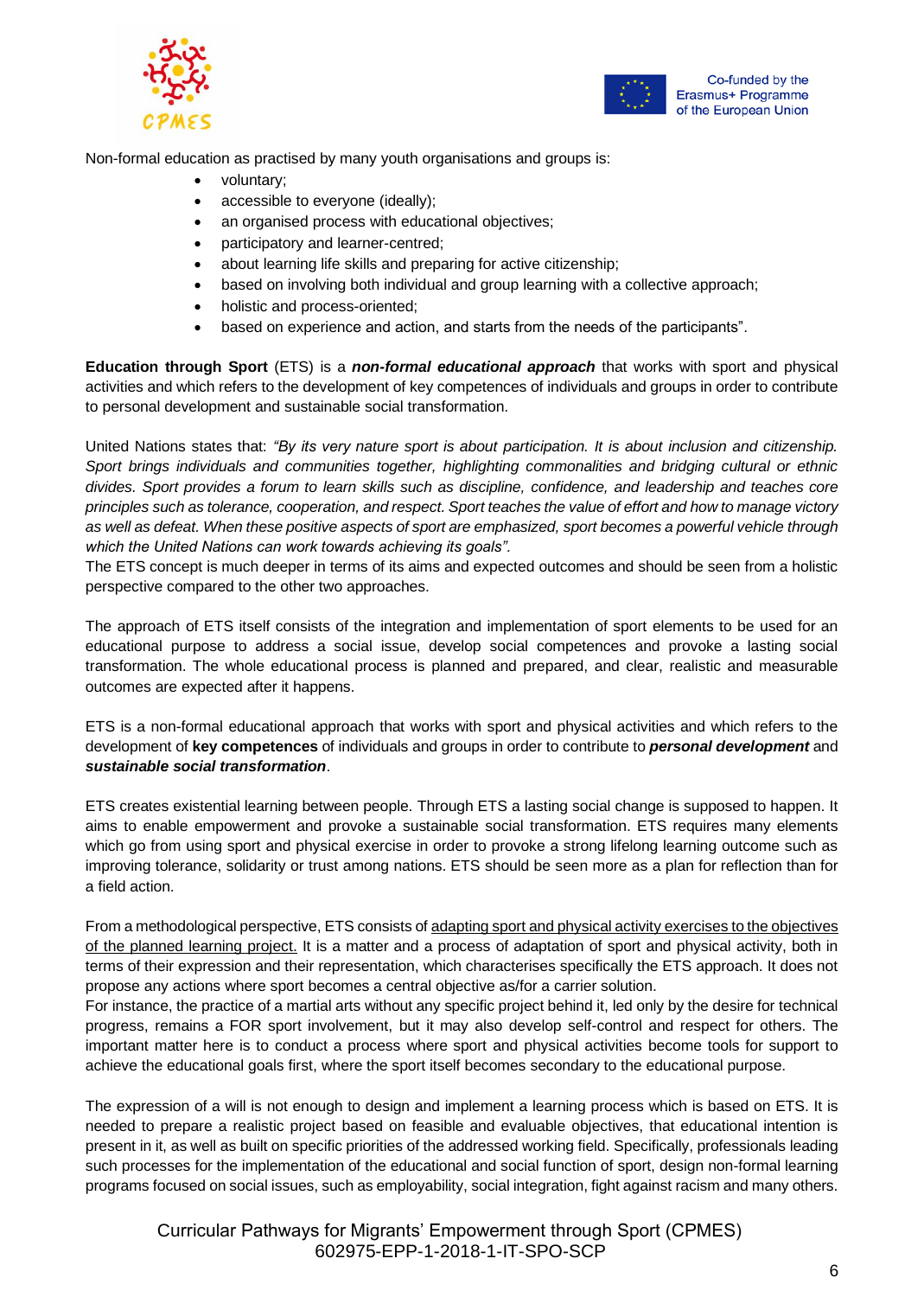



This is the first part of the learning cycle, when the trainer proposes the experience to the learners.

The **first basic principle** is the importance of fully understanding the pedagogical approach of ETS and relating it to your own experience as a coach/trainer in sport for all or a youth worker in non-formal education in order to deliver true ETS activities. It means that you will be able to reflect on the benefits from your own perspective, in either a sport for all or youth work setting. We believe that the background of the pedagogical approach will make you understand what opportunities you might have overlooked in your own work until now, making hidden values visible and working with them more consciously than before. That will also enable you to adapt the exercises as much as needed for your own target groups and the specific context you work in.

The most important one is *giving and receiving feedback.* Participants contribute to the discussion by observing what they saw, what they felt and what they conclude from these experiences. You might add observations as a facilitator during or at the end as well, but the biggest part should come from the participants themselves. This determines the actual degree of active participation and should not be blocked by a facilitator giving too many observations or conclusions. It is absolutely important to stick to the rules of a constructive feedback to create a positive and appreciative atmosphere within the group. It comes with experience to see when it is needed to be a strong and/or strict discussion leader and when it is more helpful to step back and let the flow of the discussion take over.

This leads us to the **second basic principle** which is strongly connected to the most important element of ETS: the debriefing part of the learning process. It gives all participants not only the chance to reflect their own behavior, but also to reflect on the whole situation and connect it to their everyday lives and to society itself; depending on what topic you aim to tackle with the exercise and how far you go into the reflection process itself.

The **third basic principle** is closely connected to the first two. We believe that ETS gives a plus to both facilitators within the sport for all context and those in non-formal education. There is a match of two sets of values that add up to a new dimension of learning possibilities. On the one hand the implicit values of sport (e.g. fairplay, team work and responsibility); on the other hand the implicit values of youth work related non-formal education (e.g. active participation, taking initiative and inclusion).

We will elaborate the implicit values of sports in detail, because it will show how the match of two sets generate new opportunities to both trainers/coaches and youth workers.

**Fair play is the first implicit value** you can connect to sport. In all types of sport you have to accept the rules and play by them. If you do not accept them you may either be disqualified or not be able to enter the game in the first place. In the frame of sport and fair play there is an ethical value which allows every player to be sure he/she knows what is allowed to happen. This makes the player not only the player feels safe, but it also gives the spectators a frame of reference to enjoy the game and know what is allowed or not. This sense of security makes the actual sport enjoyable to both the players and spectators. But fair play furthermore creates a code of conduct which exceeds the general rules. It is not only official and legal, but more important it is a social behaviour and attitude you develop and perform. Within sports fair play is normally not explicitly communicated as a social skill you need to learn, but it is implicitly expected in the development of every sportsperson.

**Teamwork as the second important implicit value** of sport is naturally connected to team sport. The team's performance always has a priority to the individual's. Not only can you hear e.g. footballers say that the team did well and not the one who scored the goal, but trainers and coaches explicitly demand all players to perform as a team. Results are always team results. Individual needs are not important. This claim fosters a social behaviour which is based on solidarity and empathy as well. Even though teamwork is clearly demanded, the actual behaviour and social skills you need for it are not always explicitly mentioned or taught.

**Responsibility, the third implicit value** of sport is closely connected to the first two. When participating in sports, it is absolutely necessary to take over responsibility for yourself and for others as well. Taking care of yourself is firstly to be aware of what you can contribute and where your physical and psychological borders lie in order to

Curricular Pathways for Migrants' Empowerment through Sport (CPMES) 602975-EPP-1-2018-1-IT-SPO-SCP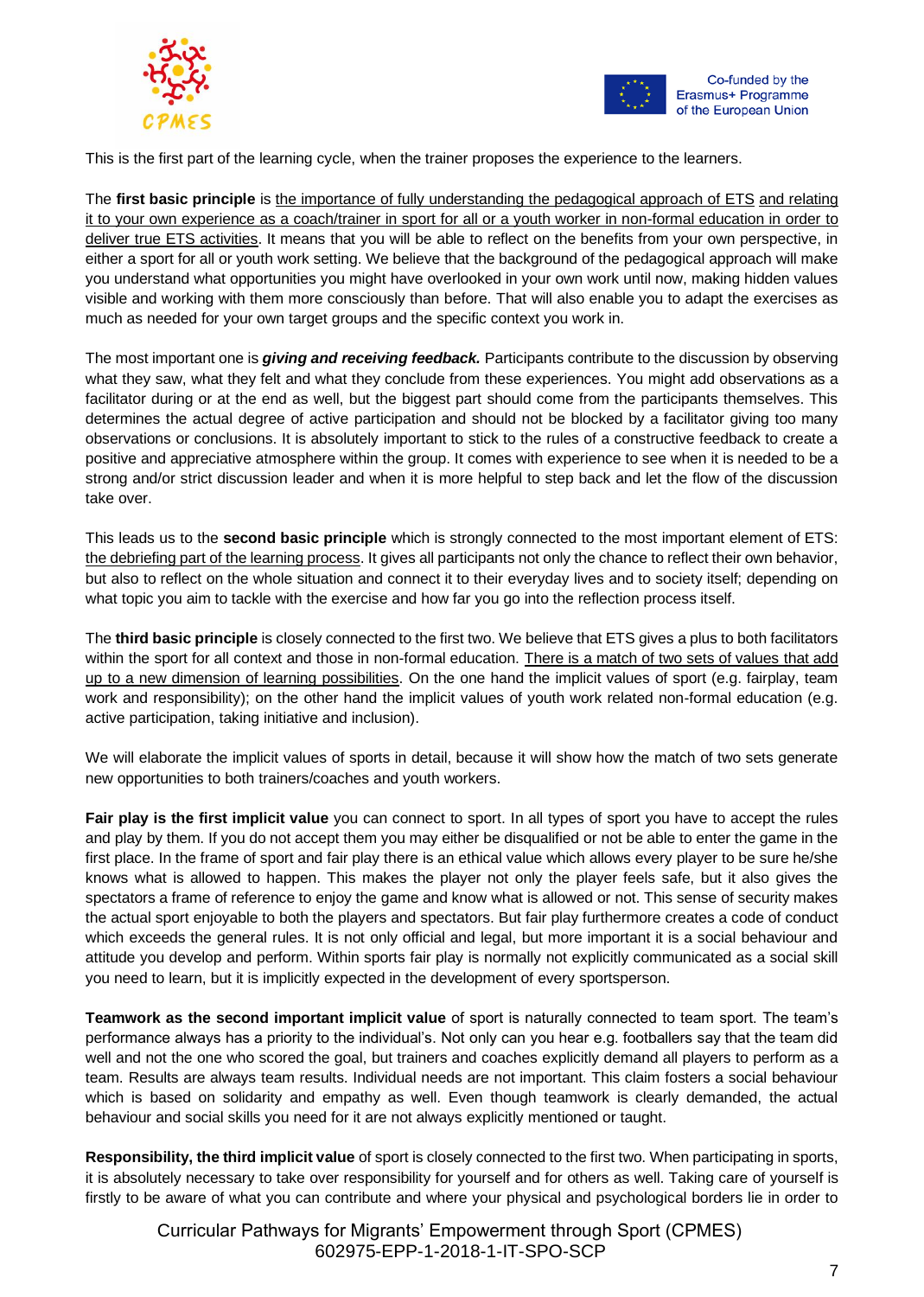



Co-funded by the Erasmus+ Programme of the European Union

perform at your best. It also includes the knowledge of how your body responds to physical strain or stress and to handle it effectively. Furthermore, you need to be responsible for your team members as well. Depending on what role you have in the team you need to be aware of others' needs and their limits as well. Taking over responsibility is a social skill that is closely connected to the development of any sportsman or woman. ETS can make this skill visible by showing how fundamentally important it is within sports and make the "ownership" conscious to participants.

Kolb's Experiential learning cycle<sup>8</sup> linked with ETS



#### *II.B - ETS practical section*

We already mentioned that the biggest **learning potential** we see in ETS training situations is the match between two sets of values coming from sport or physical activity and non-formal education in youth work. The greatest challenge we see in ETS is to deliver the exercise in a way that gives all participants and the group a learning experience that has an impact on their attitude, behaviour or perspective of social change in relation to the topic you tackle in the exercise. You reach that by putting the focus on the debriefing. We do not want to underestimate the activity itself here. It has to be delivered clearly and at its full enjoyment, but to extract the learning potential out of the situation itself it has to be reflected thoroughly in a guided manner.

Concluding/learning from the experience.

We also mentioned two dimensions for learning possibilities: first, the link to social competencies and, second, to learning styles in general. As personal learning experiences cannot be planned and appointed in details we just want to emphasise that the diversity of possibilities is implicit in ETS exercises. It is up to every trainer/facilitator and also to each and every participant to deliver it to its highest potential.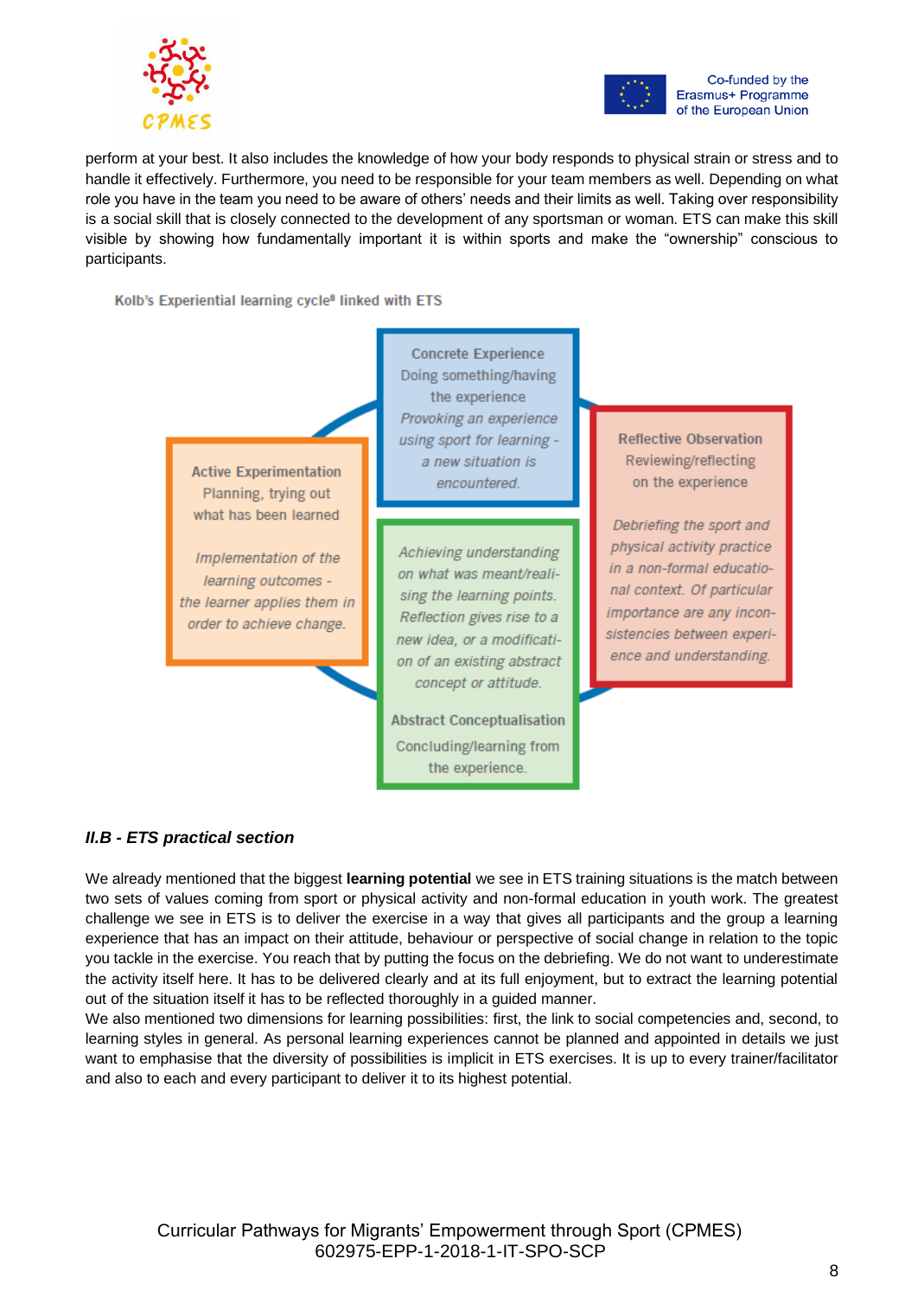



| <b>Workshop 1</b> |                                                                                                                                                                                                                                                                                                                                                                                                                                                                                                                             |
|-------------------|-----------------------------------------------------------------------------------------------------------------------------------------------------------------------------------------------------------------------------------------------------------------------------------------------------------------------------------------------------------------------------------------------------------------------------------------------------------------------------------------------------------------------------|
| <b>Overview</b>   | This is an ice-breaker exercise to warm up and emphatise to the other members of the<br>reference group. It's useful for creating a collaborative climate through a game who needs<br>cooperation and quick thinking.<br>In this game every single component is a fundamental part of the team to reach the target.<br>As there are not fixed teams, every participant has always an active role in the conducting<br>of the exercise. This is useful to develop self-confidence and self-awareness in groups<br>situations |
|                   |                                                                                                                                                                                                                                                                                                                                                                                                                                                                                                                             |
| <b>Materials:</b> | None.                                                                                                                                                                                                                                                                                                                                                                                                                                                                                                                       |
| <b>Procedure:</b> | There is one master and no limits of participants.                                                                                                                                                                                                                                                                                                                                                                                                                                                                          |
|                   | The master has to call a number from 0 to 10 (depending by the number of participants).<br>All the participants must connect themselves hand-by-hand in a circle composed by the<br>number of people that the master called for.                                                                                                                                                                                                                                                                                            |
|                   | Ex. There are 22 participants and the master says "5". The participants must<br>spontaneously create circles made by 5 people. In this case there will be 4 circles $+2$<br>people who will not be able to achieve the target.                                                                                                                                                                                                                                                                                              |
|                   | Every person who are part of a circle get 3 points, who doesn't create a circle only gets<br>one point.                                                                                                                                                                                                                                                                                                                                                                                                                     |
|                   | There are no teams, because every time the master will call a different number and the<br>participants have to cooperate with other participants to accomplish the target.                                                                                                                                                                                                                                                                                                                                                  |
|                   | The exercise can evolve:<br>Including physical exercises before creating the circle<br>Including more requests in the circle (es. gender equality in the unity of the circle, or<br>different nationalities etc.)<br>Creating other geometric figures visually different from a circle (es. X, Y, W etc.).                                                                                                                                                                                                                  |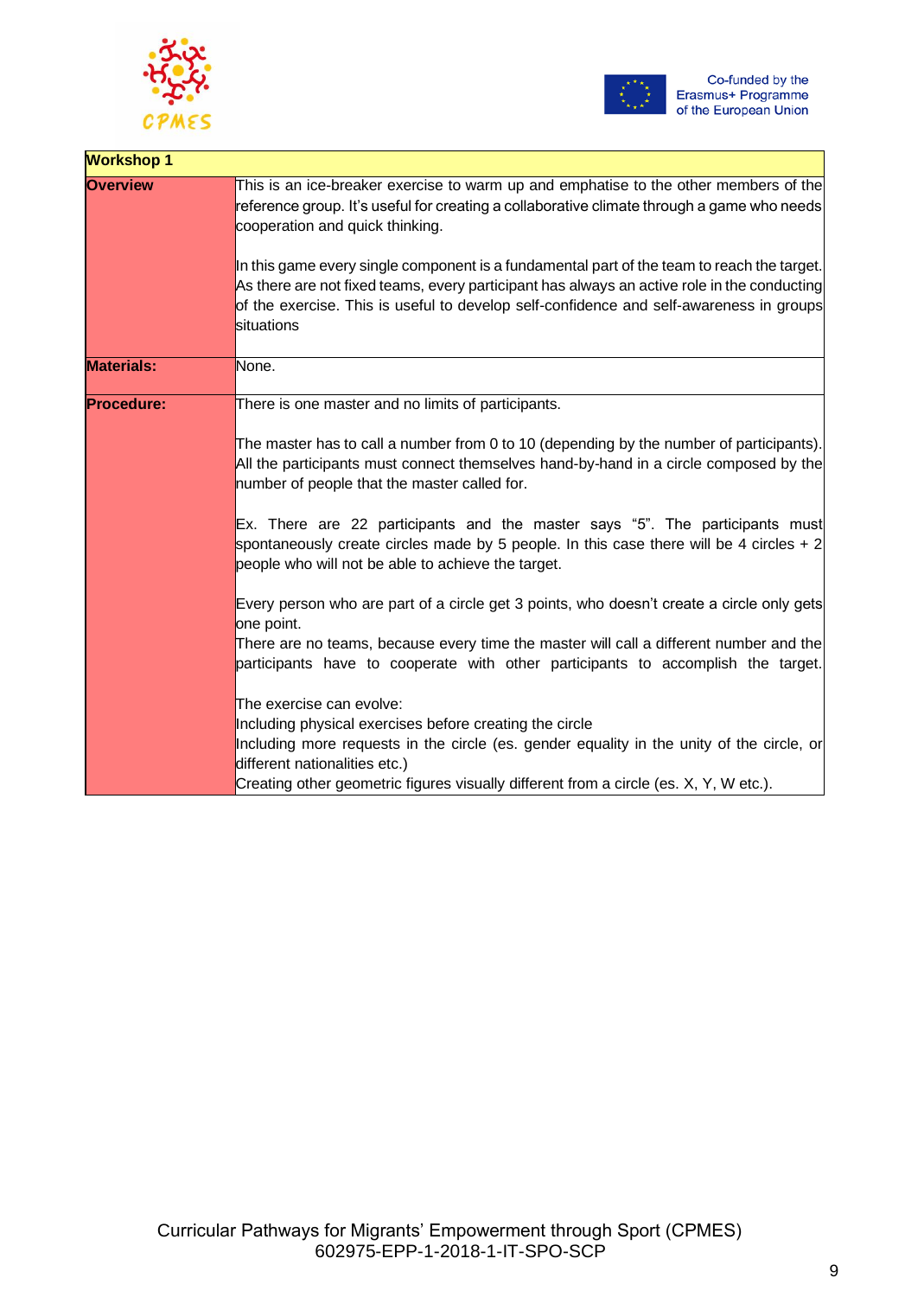



| <b>Workshop 2</b> |                                                                                                                                                                                                                                                                                                                                                                                                                                                                                                                                                                                                                                                                                                                                                                                                                                                                                                                                                                                                                 |
|-------------------|-----------------------------------------------------------------------------------------------------------------------------------------------------------------------------------------------------------------------------------------------------------------------------------------------------------------------------------------------------------------------------------------------------------------------------------------------------------------------------------------------------------------------------------------------------------------------------------------------------------------------------------------------------------------------------------------------------------------------------------------------------------------------------------------------------------------------------------------------------------------------------------------------------------------------------------------------------------------------------------------------------------------|
| <b>Overview</b>   | This is a useful exercise to make everyone playing an important and active role for the<br>achievement of the target. Participants must think quick and act fast, because every<br>person's movement generates the consequent movement of the other participants.<br>The focus is the cooperation with no real leadership involved, where everyone has the<br>same value for the achievement of the target. This game will stimulate cooperation in an<br>horizontally way.                                                                                                                                                                                                                                                                                                                                                                                                                                                                                                                                     |
| <b>Materials:</b> | As many cones or markers as the number of participants.                                                                                                                                                                                                                                                                                                                                                                                                                                                                                                                                                                                                                                                                                                                                                                                                                                                                                                                                                         |
| <b>Procedure:</b> | We need to create a circle made by all the participants, where every person stands<br>1.50/2.00 meters from the other one. We put a cone or any kind of marker to fix the<br>position.<br>Let's pretend the circle is made by 12 people, everyone standing in front of a cone. One<br>person will leave his place to go in the middle, leaving a free cone.<br>The target for the person in the middle of the circle, will be to run towards the free cone<br>to get his position back, but the other participants can move from one cone to the nearest<br>one (on the right or the left position) in order to occupy the position.<br>As there will always be one free cone, everyone has to move right or left for avoiding the<br>participant in the middle to find a free position.<br>The exercise can evolve:<br>Putting 2 people in the middle, leaving 2 free positions (it works better when there are<br>many participants).<br>Creating more than one circle (when there are over 25 participants). |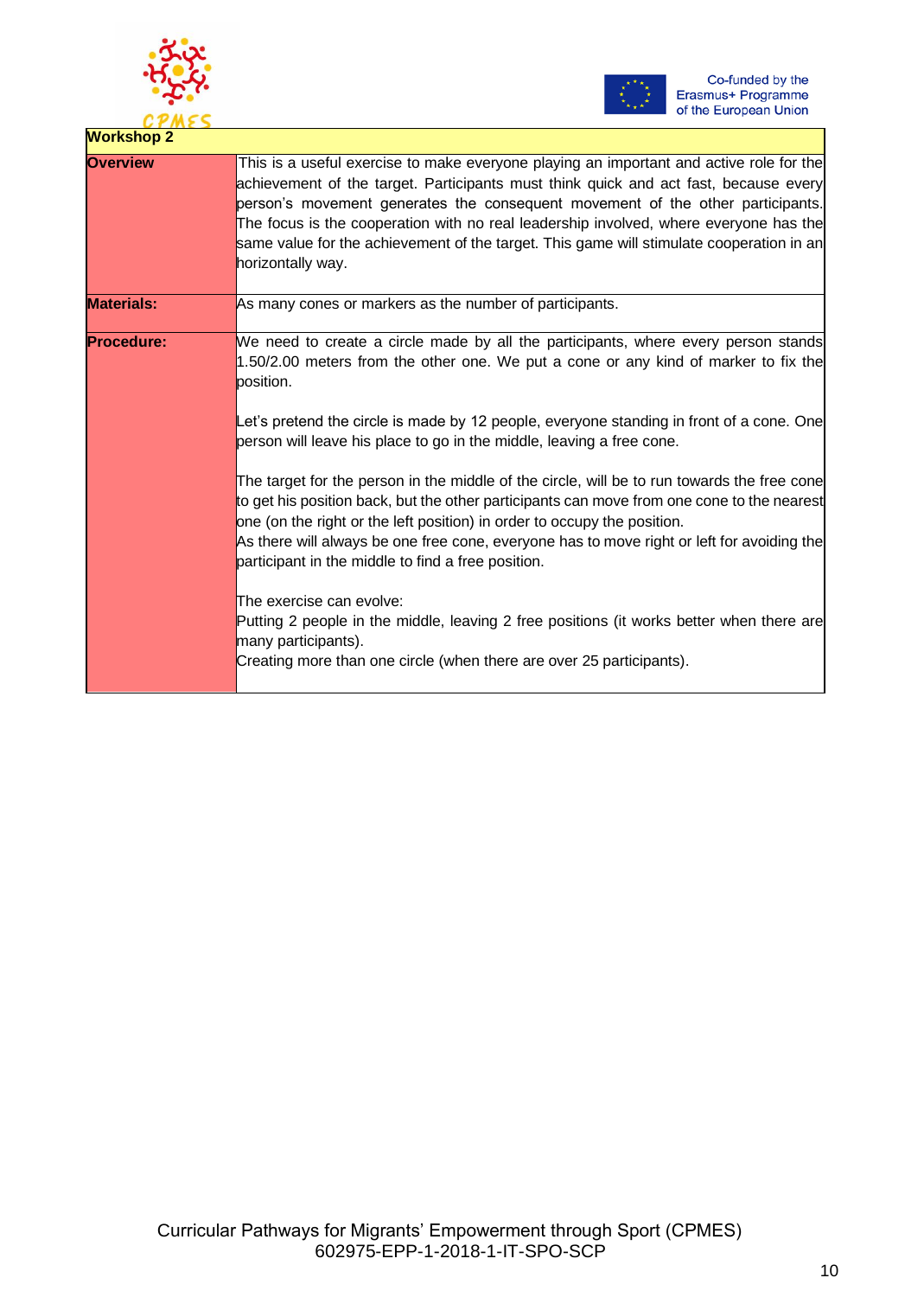



| <b>Workshop 3</b> |                                                                                                                                                                                                                                                                                                                                                                                                                                                                                                                                                                                                                                |
|-------------------|--------------------------------------------------------------------------------------------------------------------------------------------------------------------------------------------------------------------------------------------------------------------------------------------------------------------------------------------------------------------------------------------------------------------------------------------------------------------------------------------------------------------------------------------------------------------------------------------------------------------------------|
| <b>Overview</b>   | This exercise is good example of icebreaker or can be used as warm-up game. To reach<br>the target it's necessary to learn basic words in other languages of the involved people,<br>cooperating with other participants.<br>In this case there is no score, but the cooperation it's necessary to make it work.<br>Everyone has to play an active role and, based on the language that will be used, the<br>advantaged participants will be different every round. This means everyone will be in the<br>condition to be helpful with the other people around, sharing equally the leadership<br>responsibility time by time. |
| <b>Materials:</b> | None.                                                                                                                                                                                                                                                                                                                                                                                                                                                                                                                                                                                                                          |
| <b>Procedure:</b> | We need one leader for every different spoken language in the group. The leaders will<br>stand in front of the participants, who will keep 2 meters distance from each other.                                                                                                                                                                                                                                                                                                                                                                                                                                                  |
|                   | Every leader will give basic movement orders in English to the other participants, who will<br>execute the orders repeating what the leaders says.<br>When the participants understand how it works, the order will be said in English and in<br>every leader own mother tongue language.                                                                                                                                                                                                                                                                                                                                      |
|                   | Let's pretend there are 3 leaders and 20 participants. Every leader, in turn, will say 3<br>orders like "change the place – hi five – shake the hand" in English, followed by the same<br>order in his own mother tongue language. The participants will execute the orders, while<br>saying it as well in the leader's language.                                                                                                                                                                                                                                                                                              |
|                   | In the second part of the game, the leaders will give the order only in his own mother<br>tongue language. The participants must be focused to not do mistakes, especially<br>because all the orders need an interaction with other people.                                                                                                                                                                                                                                                                                                                                                                                    |
|                   | In the third part of the game all the participants, the participants must execute the orders<br>and repeat it vocally, still given only in mother tongue languages, cooperating always with<br>a different person (changing the place, doing hi five and shaking the hand).                                                                                                                                                                                                                                                                                                                                                    |
|                   | The exercise can evolve increasing the numbers of orders or making it more physical-<br>related for making it more active.                                                                                                                                                                                                                                                                                                                                                                                                                                                                                                     |
|                   | The participants can also be disposed in a circle connected hand by hand, to make it<br>more complicated and interconnected.                                                                                                                                                                                                                                                                                                                                                                                                                                                                                                   |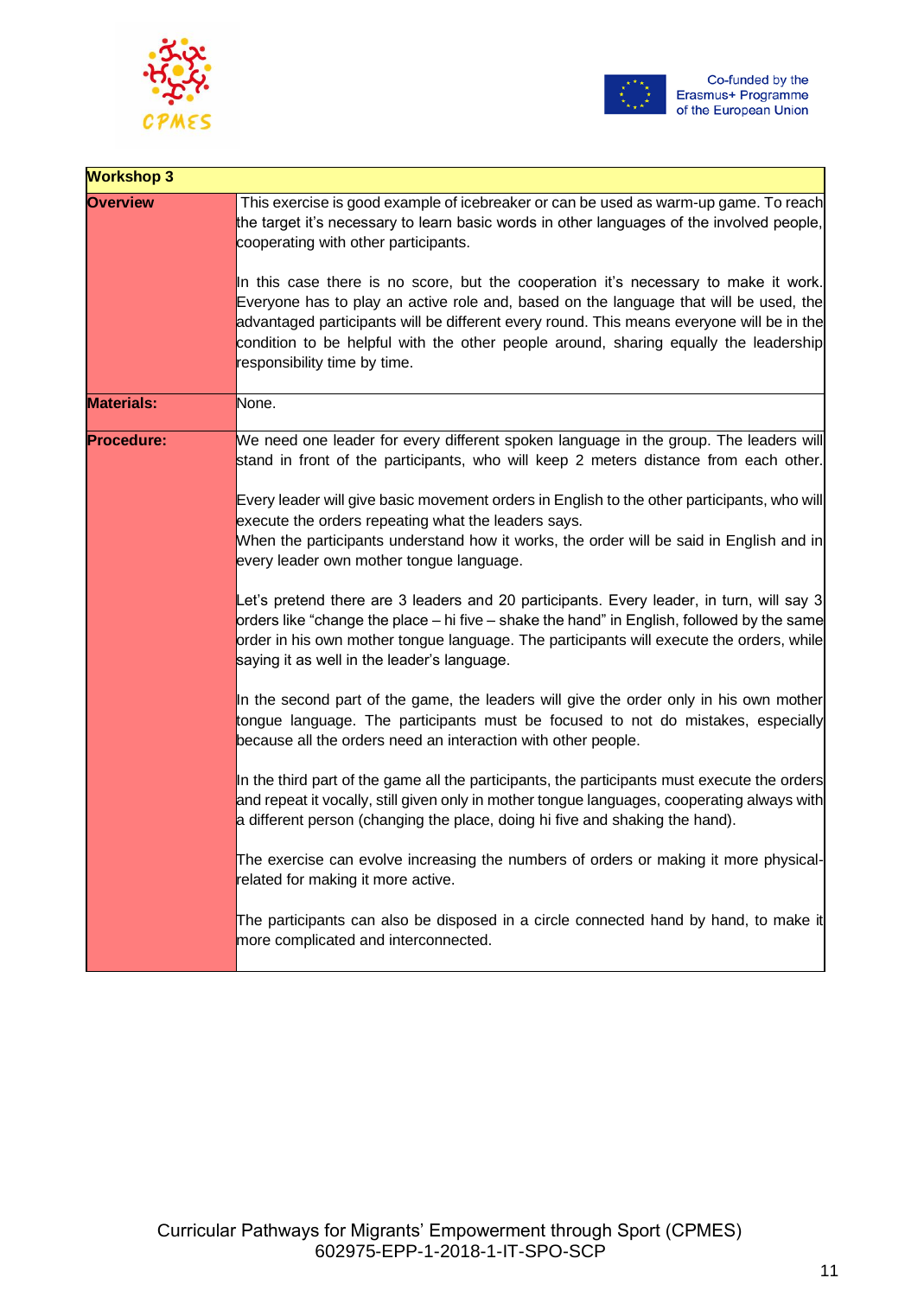



### **III. ETS Training Preparatory activity Self-assessment Questionnaire**

Please review the following list of knowledge and skills statements. Give some thought to what you knew before this preparatory activity and what you learned. Circle the number that best represents your knowledge and skills **before** then **after** these preparatory activities.

RATING SCALE:  $1 = LOW$  3 = MEDIUM 5 = HIGH

|   | <b>BEFORE</b> |    |   | SELF-ASSESSMENT OF KNOWLEDGE AND SKILLS RELATED TO:<br><b>EDUCATION THROUGH SPORT</b>                                                               | <b>AFTER</b> |   |   |   |   |  |  |  |
|---|---------------|----|---|-----------------------------------------------------------------------------------------------------------------------------------------------------|--------------|---|---|---|---|--|--|--|
| 2 |               | 4  | 5 | Knowledge of the ETS methodology as teaching method                                                                                                 |              |   | 3 |   | 5 |  |  |  |
| 2 |               | 4  | 5 | Ability to put into practice an ETS exercise to achieve the intended<br>objective                                                                   |              | 2 | 3 | 4 | 5 |  |  |  |
| 2 |               | 4  | 5 | Ability elaborate an ETS exercise, especially for involving participants<br>who do not know each other                                              |              | 2 | 3 | 4 | 5 |  |  |  |
| 2 |               | -4 | 5 | Ability to create efficient and fun exercises that develop collaboration,<br>inclusion and leadership                                               |              | 2 | 3 | 4 | 5 |  |  |  |
| 2 |               | 4  | 5 | Ability to create efficient and fun exercises where not all participants<br>have a good knowledge of the English language (or a common<br>language) |              | 2 | 3 | 4 | 5 |  |  |  |
| 2 |               | 4  | 5 | Ability to create efficient and fun exercises with a large number of<br>participants to involve and limited material available                      |              | 2 | 3 | 4 | 5 |  |  |  |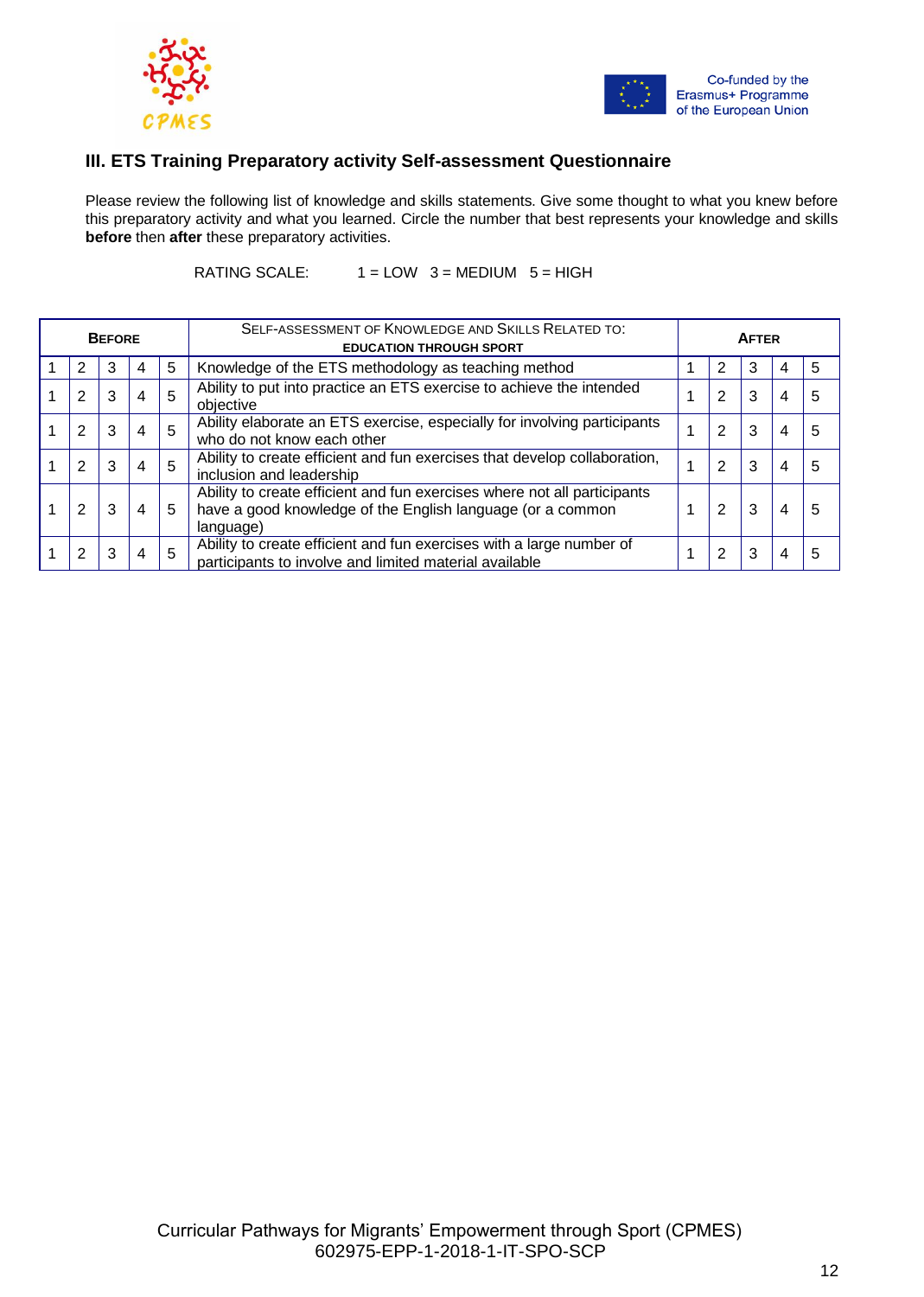



#### **IV. ETS Training Self-assessment Questionnaire**

Please rate this training in terms of **Trainer's Expertise, Clarity, Cultural Appropriateness, Time Management,** and **Responsivenes**s to your educational needs. Provide any additional feedback in the **Comments** section. Circle the appropriate numbers.

RATING SCALE:  $1 = LOW$  3 = MEDIUM 5 = HIGH

| <b>Trainer Name(s)</b> | <b>Expertise</b> |                |   |   | <b>Clarity</b>  |  |   |   | <b>Culturally</b><br>Appropriate |                |  |                | <b>Time</b><br><b>Management</b> |   |   |  |                | <b>Responsiveness</b> |   |   |  |                |   |   |   |
|------------------------|------------------|----------------|---|---|-----------------|--|---|---|----------------------------------|----------------|--|----------------|----------------------------------|---|---|--|----------------|-----------------------|---|---|--|----------------|---|---|---|
|                        |                  | 2              | 3 | 4 | 5               |  | 2 | 3 | 4                                | 5              |  | 2              | 3                                | 4 | 5 |  | 2              | 3                     | 4 | 5 |  | 2              | 3 | 4 | 5 |
|                        | ٠                | $\overline{2}$ | 3 | 4 | $5\phantom{.0}$ |  | 2 | 3 | 4                                | $\overline{5}$ |  | $\overline{2}$ | 3                                | 4 | 5 |  | $\overline{2}$ | 3                     | 4 | 5 |  | $\overline{2}$ | 3 | 4 | 5 |
| Comments:              |                  |                |   |   |                 |  |   |   |                                  |                |  |                |                                  |   |   |  |                |                       |   |   |  |                |   |   |   |

Please review the following list of knowledge and skills statements. Give some thought to what you knew before this training and what you learned here today. Circle the number that best represents your knowledge and skills **before** then **after** this training.

#### RATING SCALE:  $1 = LOW$  3 = MEDIUM  $5 = HIGH$

| <b>BEFORE TRAINING</b> |   |                |   | SELF-ASSESSMENT OF KNOWLEDGE AND SKILLS RELATED TO:<br><b>ADMINISTRATION AND HUMAN RESOURCES' MANAGEMENT IN SPORT</b> | <b>AFTER TRAINING</b> |   |   |   |   |  |  |  |
|------------------------|---|----------------|---|-----------------------------------------------------------------------------------------------------------------------|-----------------------|---|---|---|---|--|--|--|
| $\overline{2}$         | 3 | $\overline{4}$ | 5 | Understanding of the safeguarding regulations required to deliver ETS<br>to community groups                          |                       | 2 | 3 | 4 | 5 |  |  |  |
| 2                      | 3 | $\overline{4}$ | 5 | Awareness of health and safety legislation specific to ETS delivery in<br>the respective country                      |                       | 2 | 3 | 4 | 5 |  |  |  |
| 2                      | 3 | $\overline{4}$ | 5 | Understanding employment regulations in relation to equality and<br>diversity in Sport                                |                       | 2 | 3 | 4 | 5 |  |  |  |
| 2                      | 3 | $\overline{4}$ | 5 | Ability to communicate in the language of the host country using both<br>written and verbal skills                    |                       | 2 | 3 | 4 | 5 |  |  |  |
| 2                      | 3 | $\overline{4}$ | 5 | Can demonstrate recruitment and interview techniques relevant to the<br>role of a sports manager;                     |                       | 2 | 3 | 4 | 5 |  |  |  |
| 2                      | 3 | $\overline{4}$ | 5 | Can present using a variety of techniques to a range of audiences in<br>formal an non-formal settings                 |                       | 2 | 3 | 4 | 5 |  |  |  |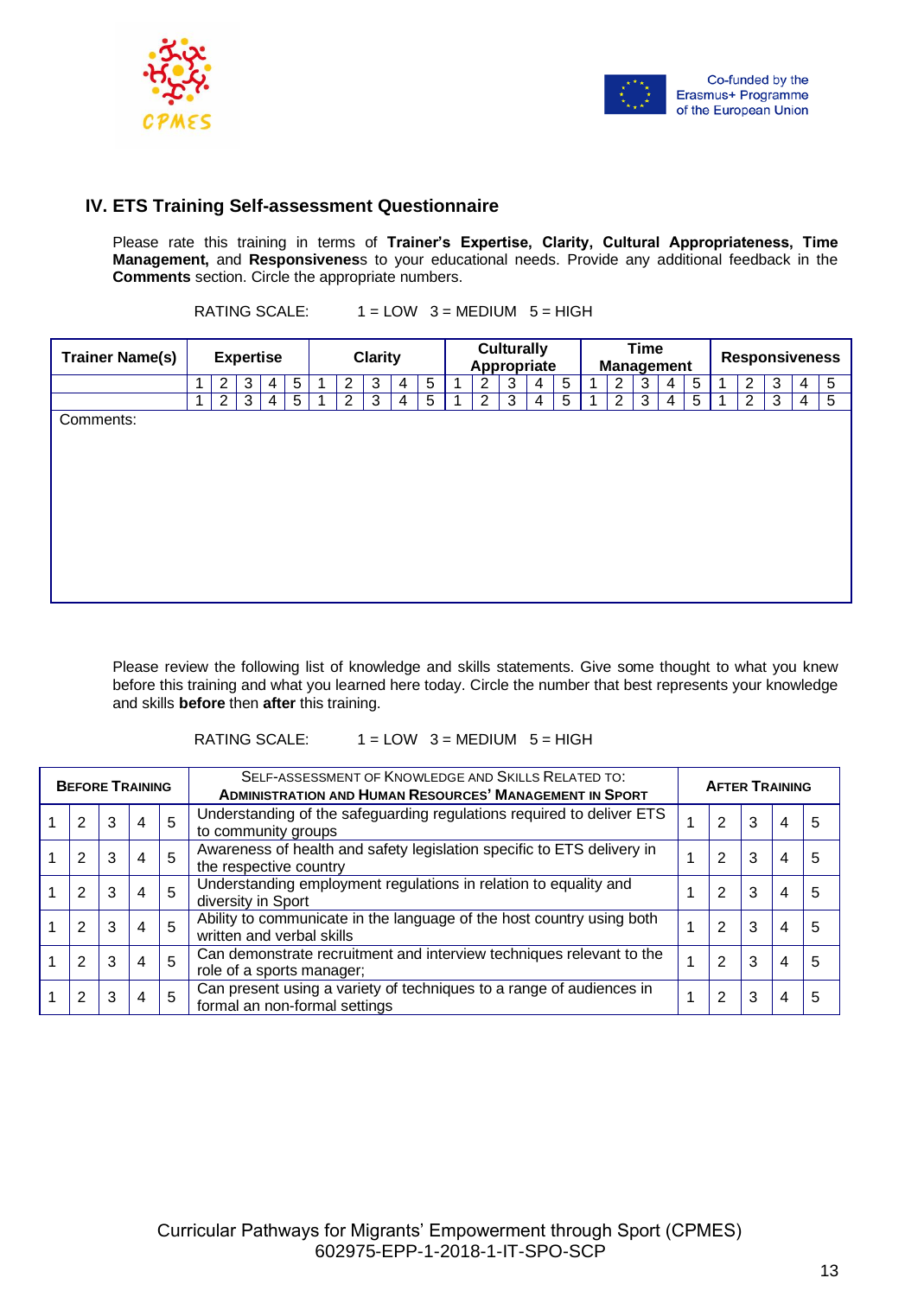



| <b>BEFORE TRAINING</b> |   |                |   | SELF-ASSESSMENT OF KNOWLEDGE AND SKILLS RELATED TO:<br><b>COACHING AND MENTORING</b>                                                                   | <b>AFTER TRAINING</b> |   |   |   |   |  |  |  |
|------------------------|---|----------------|---|--------------------------------------------------------------------------------------------------------------------------------------------------------|-----------------------|---|---|---|---|--|--|--|
| 2                      | 3 | $\overline{4}$ | 5 | Knowledge of coaching and mentoring in sport and development of<br>inclusive sport sessions                                                            |                       | 2 | 3 | 4 | 5 |  |  |  |
| 2                      | 3 | 4              | 5 | Understanding of grassroots sports coaching and the development<br>structures involved                                                                 |                       | 2 | 3 | 4 | 5 |  |  |  |
| 2                      | 3 | 4              | 5 | Awareness of leadership and volunteering pathways available to<br>individuals and groups in the sport sector                                           |                       | 2 | 3 | 4 | 5 |  |  |  |
| 2                      | 3 | 4              | 5 | Able to communicate to a range of participants in the sporting<br>environment using sound coaching and mentoring techniques                            |                       | 2 | 3 | 4 | 5 |  |  |  |
| 2                      | 3 | 4              | 5 | Can demonstrate the ability to lead diverse groups of participants with<br>an empathy for the specific requirements of the individual and the<br>group |                       | 2 | 3 | 4 | 5 |  |  |  |
| 2                      |   | 4              | 5 | Proficient in the use of technology and digital communication platforms<br>- email, mobile, social media                                               |                       | 2 | 3 | 4 | 5 |  |  |  |

| <b>BEFORE TRAINING</b> |   |  |   |   | SELF-ASSESSMENT OF KNOWLEDGE AND SKILLS RELATED TO:<br><b>DIGITAL SKILLS FOR SPORT MANAGERS</b>                                                                | <b>AFTER TRAINING</b> |   |   |   |   |  |  |  |
|------------------------|---|--|---|---|----------------------------------------------------------------------------------------------------------------------------------------------------------------|-----------------------|---|---|---|---|--|--|--|
|                        | 2 |  | 4 | 5 | GAIN KNOWLEDGE AND BASIC SKILLS ON HOW TO USE IT (COMPUTERS, PCS,<br>TABLET AND MOBILE TECHNOLOGY) AND HOW TO APPLY IT IN THE SPORTS<br>ORGANIZATION WORKPLACE |                       | 2 | 3 | 4 | 5 |  |  |  |
|                        | 2 |  | 4 | 5 | GAIN KNOWLEDGE AND PROFICIENCY IN THE USE OF A RANGE OF SOCIAL<br>MEDIA PLATFORMS RELEVANT TO THE SPORTING ENVIRONMENT.                                        |                       | 2 | 3 | 4 | 5 |  |  |  |
|                        | 2 |  | 4 | 5 | GAIN KNOWLEDGE AND PROFICIENCY IN USE OF DATA MANAGEMENT<br>SYSTEMS TO MONITOR ACTIVITY LEVELS AND CREATE BASIC MANAGEMENT<br><b>REPORTS</b>                   |                       | ာ | 3 | 4 | 5 |  |  |  |

| <b>BEFORE TRAINING</b> |  |                |   | SELF-ASSESSMENT OF KNOWLEDGE AND SKILLS RELATED TO:<br><b>MANAGEMENT OF SPORT EVENTS</b>                                                                                         | <b>AFTER TRAINING</b> |   |   |   |   |  |  |  |
|------------------------|--|----------------|---|----------------------------------------------------------------------------------------------------------------------------------------------------------------------------------|-----------------------|---|---|---|---|--|--|--|
| 2                      |  | 4              | 5 | An understanding of the requirements to deliver safe sports sessions<br>and the supporting legislation at a country level                                                        |                       | 2 | 3 | 4 | 5 |  |  |  |
| 2                      |  | 4              | 5 | Knowledge of the safeguarding requirements for all participants at<br>sports sessions including children, vulnerable adults, young people,<br>volunteers, coaches and spectators |                       | 2 | 3 | 4 | 5 |  |  |  |
| 2                      |  | 4              | 5 | Awareness of the sports administration processes required to organise<br>successful sports events                                                                                |                       | 2 | 3 | 4 | 5 |  |  |  |
| 2                      |  | 4              | 5 | Demonstration of sound event planning and management practice                                                                                                                    |                       | 2 | 3 | 4 | 5 |  |  |  |
| 2                      |  | $\overline{4}$ | 5 | An ability to train event staff and volunteers in preparation for event<br>delivery in their chosen roles                                                                        |                       | 2 | 3 | 4 | 5 |  |  |  |
| 2                      |  | 4              | 5 | Adept at using relevant registration systems and event management<br>programmes                                                                                                  |                       | 2 | 3 | 4 | 5 |  |  |  |

| <b>BEFORE TRAINING</b> |   |  |   |    | SELF-ASSESSMENT OF KNOWLEDGE AND SKILLS RELATED TO:<br><b>FINANCIAL SUSTAINABILITY STRATEGIES AND MECHANISMS FOR</b><br><b>SPORT ORGANIZATIONS</b>                         | <b>AFTER TRAINING</b> |  |   |  |  |  |  |
|------------------------|---|--|---|----|----------------------------------------------------------------------------------------------------------------------------------------------------------------------------|-----------------------|--|---|--|--|--|--|
|                        | 2 |  | 4 | -5 | gain the basic knowledge and understanding on how Sport<br>Organizations would develop and adopt Financial Sustainability<br>Strategies and Mechanisms to secure operation |                       |  | 3 |  |  |  |  |
|                        | 2 |  | 4 | 5  | gain knowledge and advanced skills on how to design and develop a<br>financial strategy to adopt in Sport Organizations                                                    |                       |  | 3 |  |  |  |  |
|                        | 2 |  | 4 | 5  | GAIN KNOWLEDGE AND PRACTICAL TOOLS AND METHODS ON HOW TO<br>SECURE FINANCIAL SUSTAINABILITY OF SPORT ORGANIZATIONS                                                         |                       |  |   |  |  |  |  |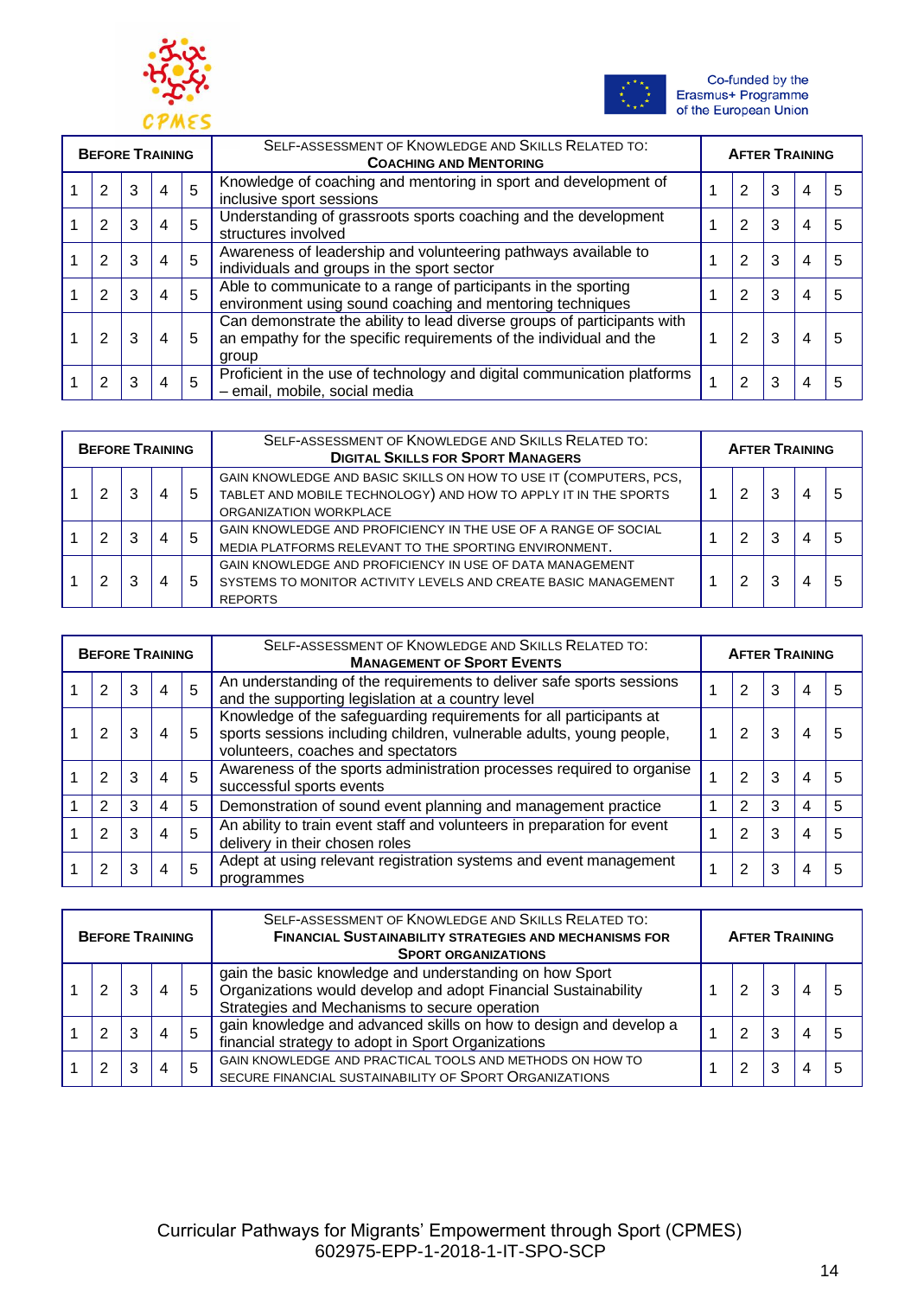



|   | <b>BEFORE TRAINING</b> |                |   | SELF-ASSESSMENT OF KNOWLEDGE AND SKILLS RELATED TO:<br><b>MARKETING AND COMMUNICATION IN THE FIELD OF SPORT</b>                                                           | <b>AFTER TRAINING</b> |   |   |   |   |  |  |  |
|---|------------------------|----------------|---|---------------------------------------------------------------------------------------------------------------------------------------------------------------------------|-----------------------|---|---|---|---|--|--|--|
| 2 | 3                      | $\overline{4}$ | 5 | An understanding of the written and verbal skills required to promote<br>activity in the field of sport                                                                   |                       | 2 | 3 | 4 | 5 |  |  |  |
| 2 |                        | 4              | 5 | Knowledge of the relevant tools to support marketing and<br>communication in the field of sport including, promoting, analysing and<br>gaining feedback from participants |                       | 2 | 3 | 4 | 5 |  |  |  |
| 2 |                        | 4              | 5 | Awareness of the marketing and communication channels linked to<br>community sport development and leadership in sport                                                    |                       | 2 | 3 | 4 | 5 |  |  |  |
| 2 |                        | 4              | 5 | An ability to write articles and reports to support marketing and<br>promotion of sports activity                                                                         |                       | 2 | 3 | 4 | 5 |  |  |  |
| 2 |                        | $\overline{4}$ | 5 | Skilled in the use of digital photography and video using a range of<br>equipment including mobile phones and tablets to record activity                                  |                       | 2 | 3 | 4 | 5 |  |  |  |
| 2 |                        | 4              | 5 | Use of reporting skills to highlight the equality and diversity of activity<br>in the field of sport                                                                      |                       | 2 | 3 | 4 | 5 |  |  |  |

| <b>BEFORE TRAINING</b> |   |   |                |   | SELF-ASSESSMENT OF KNOWLEDGE AND SKILLS RELATED TO:<br><b>GOOD GOVERNANCE</b>                                                                                 | <b>AFTER TRAINING</b> |   |   |   |   |
|------------------------|---|---|----------------|---|---------------------------------------------------------------------------------------------------------------------------------------------------------------|-----------------------|---|---|---|---|
|                        | 2 | 3 | $\overline{4}$ | 5 | UNDERSTANDING OF EU AND NATIONAL LEVEL PRINCIPLES ON GOOD GOVE<br>RNANCE IN SPORT.                                                                            |                       | 2 | 3 | 4 | 5 |
|                        | 2 | 3 | 4              | 5 | KNOWLEDGE OF THE IMPACT ON ORGANISATIONS AND INDIVIDUALS<br>RELATING TO SAFEGUARDING AND HOW TO ASSESS AND MONITOR RISK.                                      |                       | 2 | 3 | 4 | 5 |
|                        | 2 |   | $\overline{4}$ | 5 | Able to identify the key aspects of strategic development in the field of<br>sport and its connection with local / community delivery                         |                       | 2 | 3 | 4 | 5 |
|                        | 2 | 3 | 4              | 5 | <b>DEMONSTRATE</b><br>AN ABILITY TO SUPPORT GOOD GOVERNANCE IN LOCAL COMMUNITY SPORT<br><b>GROUPS</b>                                                         |                       | 2 | 3 | 4 | 5 |
|                        | 2 |   | 4              | 5 | USE OF APPROPRIATE COMMUNICATION SKILLS WITHIN LOCAL LEVEL GOVER<br>NANCE SETTINGS INCLUDING COMMITTEES, COMMUNITY MEETINGS AND SIMI<br>LAR SPORTING SETTINGS |                       | 2 | 3 | 4 | 5 |
|                        | 2 | 3 | 4              | 5 | AN ABILITY TO PLAN MEETINGS, AGENDAS AND SCHEDULES RELATING TO G<br>OVERNANCE IN COMMUNITY SPORT                                                              |                       | 2 | 3 | 4 | 5 |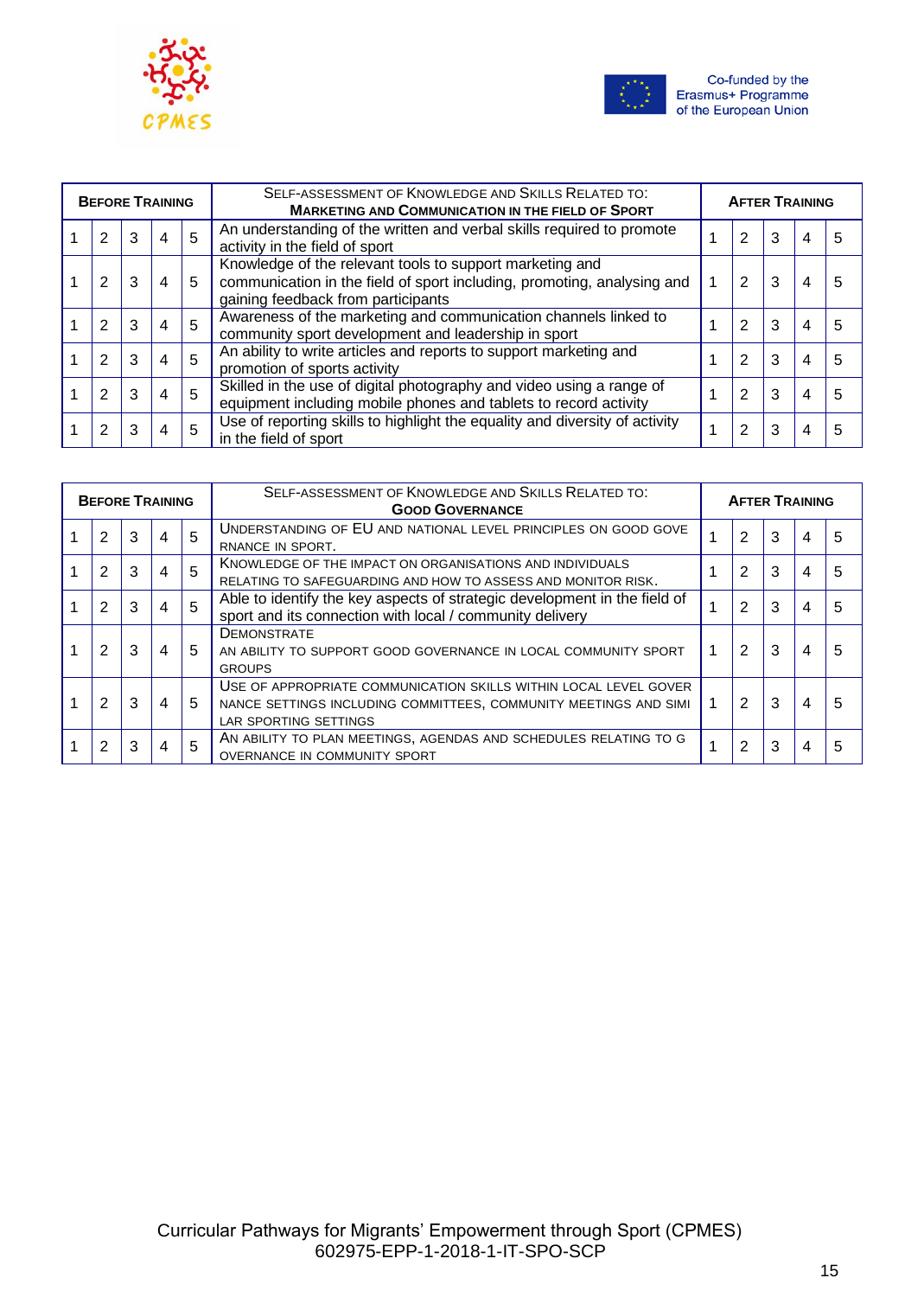



#### **OVERALL EVALUATION OF THE TRAINING**

Please take a moment to answer the following questions. Your comments are an **important contribution** as we design learning experiences to meet your professional needs.

What will you do **differently** in your practice/service setting as a result of this training?

What do you feel were the **strengths** of this training?

What do you feel were the **weaknesses** of this training?

How can we **improve** this training?

What **additional** training-development do you require?

Please rate the following statements using a 1 through 5 scale where:

**1 = Disagree Strongly 5 = Agree Strongly**

\_\_\_\_ The **difficulty level** was about right.

\_\_\_\_ I can **apply the information** in my practice setting.

\_\_\_\_ The presentation met my professional **educational needs**.

- \_\_\_\_The trainer **actively involved** me in the learning process.
- \_\_\_\_ As a result of this training, I feel **more confident** in my capacity to develop training materials.